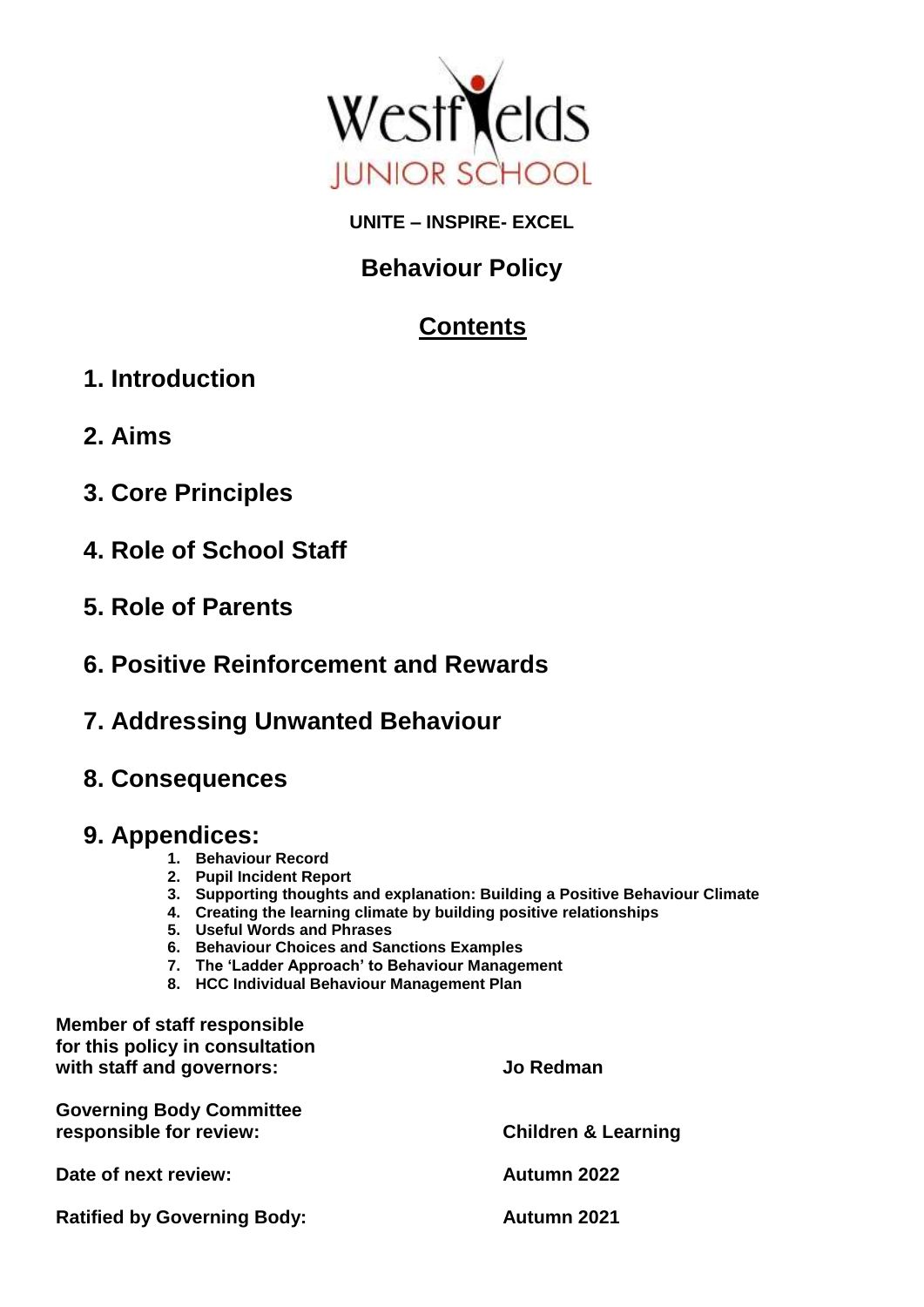## **1. Introduction**

This policy was drawn up to support the emotional and learning needs of the children in our school, with our specific context in mind. It is cohesive and impacts upon all other policies. We believe that all children and adults have the right to: learn without disruption; feel safe (physically and emotionally); respect and dignity and to learn and grow as an individual. This policy uses a framework of: code, consistency, choice and consequence.

# **2. Aims**

The aim of this policy is to ensure that all staff at Westfields Junior School are consistent in their setting of high expectations for all members of the school community by promoting a positive, purposeful learning climate. We actively encourage good behaviour where respect is paramount (including through the rights and responsibilities of our Respect Charter).

We aim to:

- Promote a mutually respectful and caring attitude between every member of the school community.
- Ensure that each child is cared for, listened to and respected.
- Provide a stimulating environment where the children and staff share in the pride, maintenance and responsibility of their school.
- Make every day an enjoyable, memorable and worthwhile experience for all.
- Provide a calm, inclusive and safe atmosphere where parents and members of the community are involved and feel of value and importance.
- Encourage and support every child to always give their best and develop resilience and perseverance in the face of every challenge.
- Value and share success on an individual, group and whole school basis.

This policy supports:

- The development and safeguarding of children -The Children Act 1989 (2004) and The Education Act 2002 with reference specifically to the safeguarding and promotion of the welfare of children
- The United Nations Convention on the Rights of the Child, UNICEF underpins the promotion of the rights, respect and responsibility of all members of the school community

This policy takes account of the 'Behaviour and Discipline in Schools advice for headteachers and school staff' document (DfE January 2016)

[https://www.gov.uk/government/uploads/system/uploads/attachment\\_data/file/488034/Behaviour\\_and\\_Disc](https://www.gov.uk/government/uploads/system/uploads/attachment_data/file/488034/Behaviour_and_Discipline_in_Schools_-_A_guide_for_headteachers_and_School_Staff.pdf.) [ipline\\_in\\_Schools\\_-\\_A\\_guide\\_for\\_headteachers\\_and\\_School\\_Staff.pdf.](https://www.gov.uk/government/uploads/system/uploads/attachment_data/file/488034/Behaviour_and_Discipline_in_Schools_-_A_guide_for_headteachers_and_School_Staff.pdf.)

# **3. Core Principles**

In order to achieve these aims our behaviour policy is centred on a set of key principles:

- Good behaviour is the expected 'norm' (both in terms of face to face and online conduct).
- We notice, praise and reward when children are behaving well (e.g. engaging in learning; showing good manners; helping one another), while promoting the intrinsic value of education.
- Separate the unwanted behaviour from the child and acknowledge some behaviour in the form of communication which needs to be addressed.
- Use the language of choice, action and responsibility (linked to WJS's Respect Charter).
- Keep the focus on primary behaviours, even though secondary behaviours can be challenging (e.g. smirking, questioning, negative body language).
- Actively build trust and model exemplary behaviour, being consistent and fair.
- Always follow up on issues raised.
- Repair and restore relationships through mutual understanding and respect.
- Understand their responsibilities and rights as an individual member of our school, and the wider community.
- Parents' positive involvement in supporting all aspects of this policy is essential to promote the ethos and values of our school (Unite, Inspire and Excel).
- Being sensitive to individual circumstances and needs (including unprecedented situations).

# **4. Role of School Staff**

# **All staff are expected to:**

• Model and encourage exemplary behaviour at all times, making reference to our Respect Charter, aims, ethos and behaviour display (eg. traffic lights).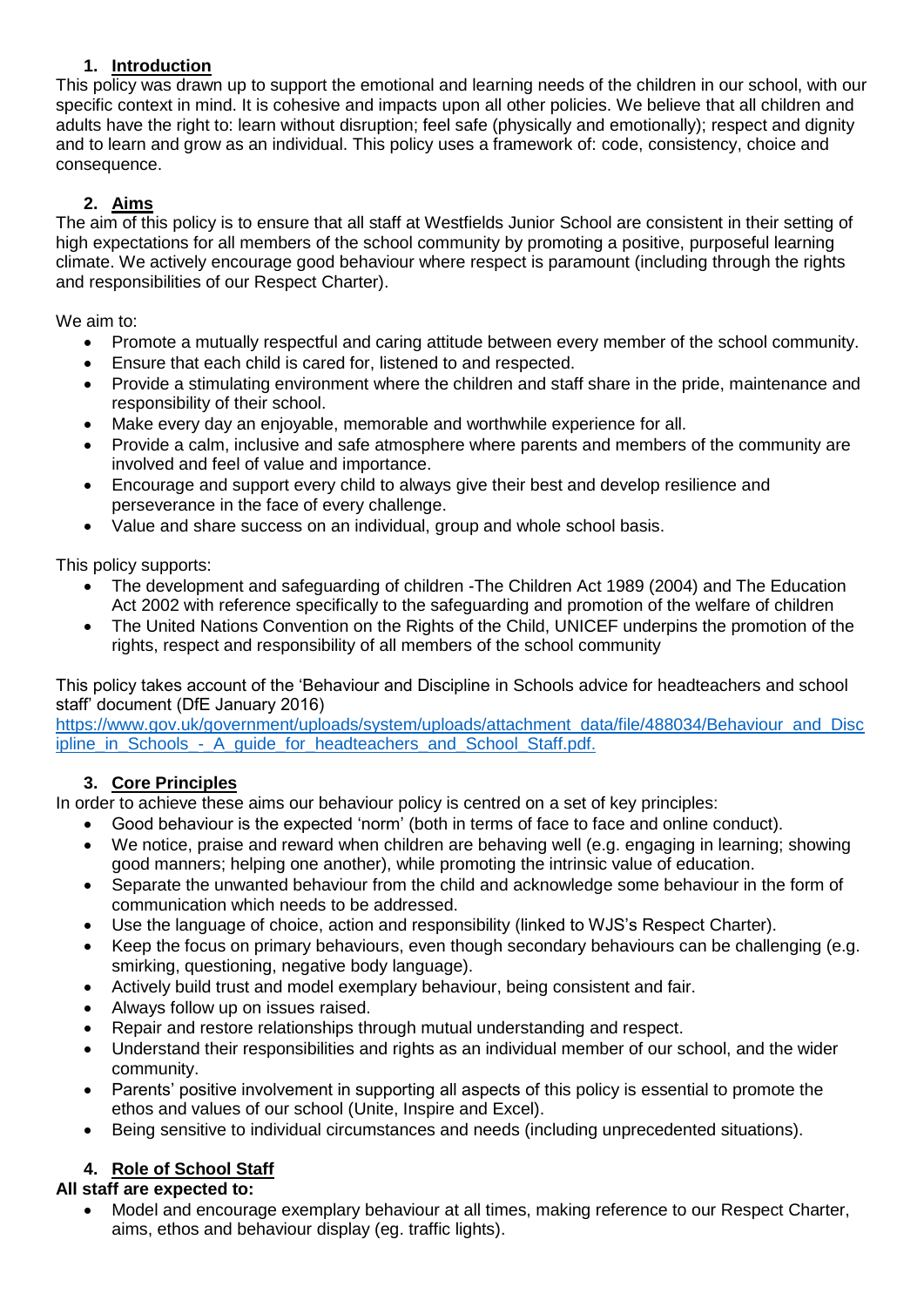- Be consistent in dealing with all aspects of behaviour and recognition.
- Plan lessons effectively to ensure that the child's ability is matched to the content.
- Provide appropriate resources to support individual needs.
- Involve pupils in the setting of the 'Class Contract' and the reward/sanctions.
- Provide calm, purposeful and stimulating classrooms where priority is given to learning.
- Talk to and not at the children using an appropriate volume.
- Deal with all incidents and listen to all points of view (see Appendix 2 Pupil Incident Record) whatever there perceived importance before deciding on the sanction.
- Seek support from Senior Staff when required (See Appendix 3).
- Keep appropriate records of serious incidents and keep parents informed (Appendix 4).
- Be clear about the definition of bullying and deal with any incidents effectively in accordance with the Anti-Bullying Policy because our school does not tolerate bullying of any kind.
- Be aware of government guides of the restraint of children following the school's Restrictive Physical Intervention Policy.
- Confiscate, retain, dispose or return to a parent a pupil's property as a sanction, as long as this is in reasonable circumstances (see Behaviour and Discipline in Schools Guidance, DfE).
- May, under the guidance of the Headteacher, or Deputy Headteacher, search without consent for prohibited items such as illegal items, weapons, tobacco products, fireworks, pornographic images, any article not allowed in school under general rules and guidelines, and those likely to cause injury or be used to commit an offence (see Behaviour and Discipline in Schools Guidance, DfE).
- It is the all the staff's responsibility to report incidents that warrant a record on the behaviour incident logs in school. It is the role of our Lead ELSA to collect and report all incidents to the Headteacher on a monthly basis. This data is included in the headteacher's report to governors.

#### **The Headteacher is expected to:**

- It is the responsibility of the Headteacher, under the school Standards and Framework Act to implement the schools' policy consistently throughout the school, and to report through the 'Headteacher's Report to Governors', on the effectiveness of the policy. It is also the responsibility of the Headteacher to ensure the health, safety and welfare of all children in the school.
- The Headteacher and SENCO will ensure that appropriate school staff engage with outside agencies (eg. Primary Behaviour Support) as necessary to support the behaviour and positive engagement of children who appear to need additional support with educational or other needs
- The Headteacher (or Deputy Headteacher) has responsibility for giving fixed term exclusions to individual children for serious acts of misbehaviour. For repeated or very serious acts of anti-social behaviour, the Headteacher may permanently exclude a child in accordance with prevailing guidance from the DfE (Exclusions from maintained schools, academies and pupil referral units in England, Sept 2017) and LA.
- In cases of poor behaviour and bullying which happens off the school site and which is witnessed by a staff member or reported to the school, the Headteacher will inform parents of the concern raised. This may include situations when:
	- a. The pupil is taking part in any school-organised activity
	- b. Travelling to and from school
	- c. The pupil is wearing school uniform or is identifiable as being associated with the school
- Pupils may be disciplined for misbehaviour at any time that:
	- d. Could have repercussions for the orderly running of the school
	- e. Poses a threat to another pupil or staff member or member of the public
	- f. Could adversely affect the reputation of the school

#### **5. Role of Parents**

We highly value the relationship between school and home and believe this essential partnership helps to support the emotional and learning needs of every child. We expect parents to support this policy and cooperate with the school as set out in the 'Home School Partnership Agreement'. Parents are expected to support any sanctions taken by the school as a result of misbehaviour. Parents who have concerns about sanctions should initially contact the class teacher. If the concern remains, they should contact the year group team leader, Assistant Headteacher, Deputy Headteacher or ultimately Headteacher. If these discussions (arranged at a mutually convenient time) cannot resolve the problem, a formal grievance or appeal process can be implemented, and the Governing Body may become involved.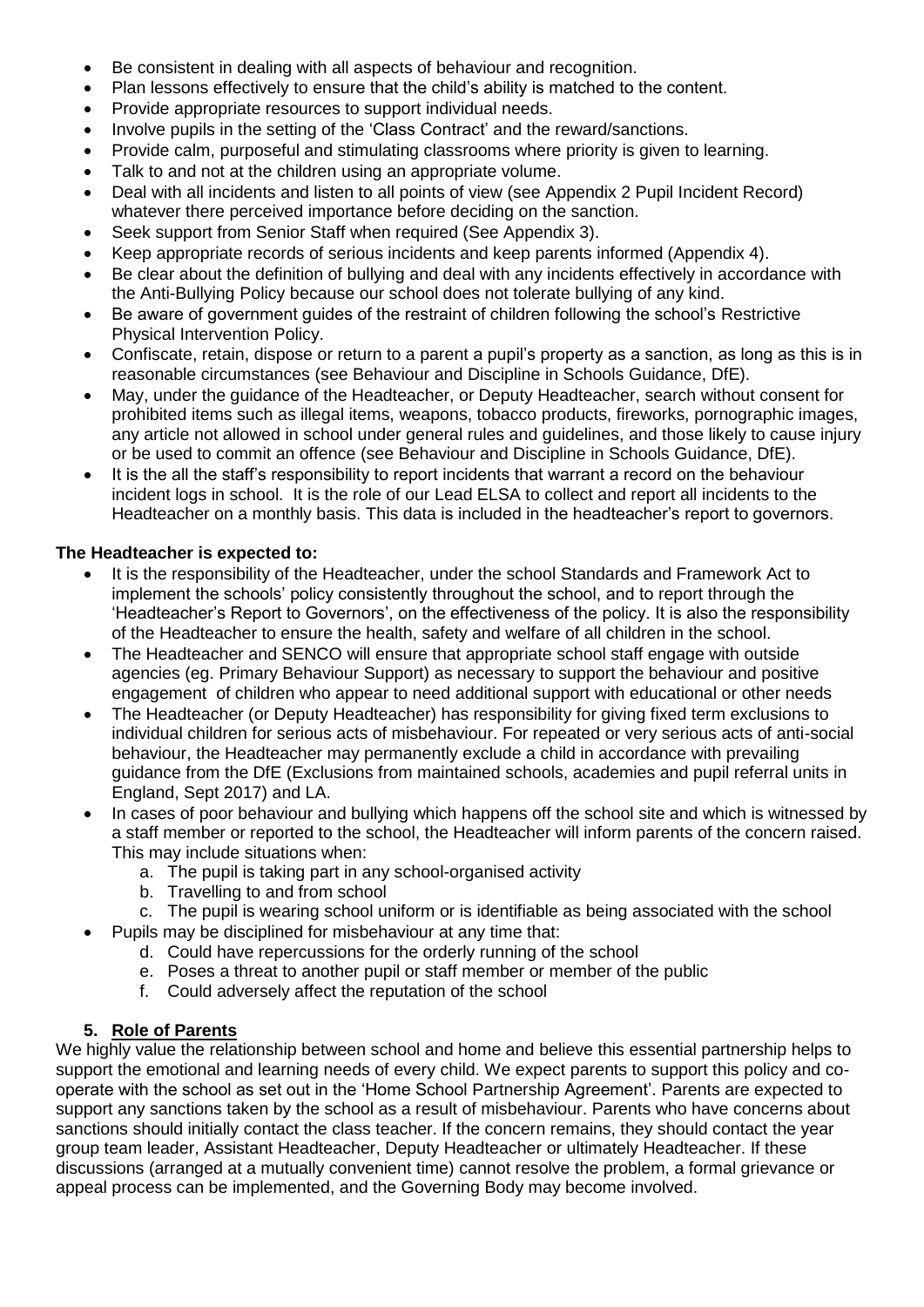## **6. Positive Reinforcement and Rewards**

Our principles for behaviour management are based on positive relationships. We recognise the connection between behaviour and self-esteem, subsequently we endeavour to enhance a child's self-esteem by: a) providing many opportunities for the child to succeed;

b) helping the children to identify and recognise their strengths;

c) setting good examples to the children and highlighting good examples set by others;

d) teaching the children positive strategies for dealing with confrontational situations;

e) showing the child that we care.

Beyond these, we value the importance of recognising and rewarding effort and achievement. We aim to identify opportunities throughout the day to congratulate individuals, groups and the whole school for their behaviour and achievements both in and out of the classroom.

We recognise good behaviour in relation to conduct and learning in the following ways:

- commenting upon good behaviour (verbal, physical and learning in front of children and adults);
- team points
- text home
- ClassDojo message home
- class reward (25 tokens) and incentives e.g. golden time each term;
- Star of the Week/Secret Student
- children being sent to the Headteacher for good work or behaviour (Headteacher's Award);
- Ambassador Awards to recognise when an individual has demonstrated a WJS quality  $-e.a.$ Thinking of others, selflessness, kindness or demonstrating a sense of pride about our school
- recognising success (behaviour, effort and achievement) through weekly Celebration Assemblies with certificates for best behaviour/work (x1 from each class; could be individual, pair or small group x5 chn max);
- termly Gold Book Assemblies termly award for exceptional behaviour/learning
- informing parents and inviting them to Celebration Afternoons, Parents' Evenings and other events

Not all of these rewards are used at the same time and in some classes unique strategies that work for a particular cohort are effectively used.

### **7. Addressing Unwanted Behaviour**

Whatever strategies we use to encourage positive behaviour, success and high self-esteem there may be incidents of behaviour which are unacceptable and that need to be appropriately and consistently dealt with. We make it clear to children who misbehave that it is their behaviour which is in question and not them as individuals.

In some situations poor behaviour could and should be avoided and we endeavour to minimise potential 'hot spots' in and around the school. These times/areas need to be supervised and managed as set out below:

- i. cloakrooms-small numbers only at the beginning and end of day and in particular when children are going to break, collecting belongings or to get changed for P.E;
- ii. returning to the classroom immediately after a break ensure doors are accessible and children supervised when entering the class;
- iii. walking to or leaving an assembly supervised by a member of staff;
- iv. moving around school-walking;
- v. entering the lunch hall-small numbers (5 max);

We all endeavour to get to know every one of our children and the possible areas of conflict to which they are prone, e.g. football, absence of regular class teacher, problems at home etc. These areas have to be taken into consideration but the behaviour is never condoned and we expect a good level of behaviour at all times.

Even under the most trying of circumstances when dealing with a disruptive child, we should endeavour to:

- i. avoid humiliation e.g. sarcasm or belittling a child;
- ii. avoid confrontation e.g. raised voices;
- iii. remain sensitive to the child and permit him or her to give his or her side of the story;
- iv. discuss the consequences of the behaviour, strategies to aid improvement and outline the rationale for the sanctions:
- v. avoid physical contact (see Restrictive Physical Intervention Policy).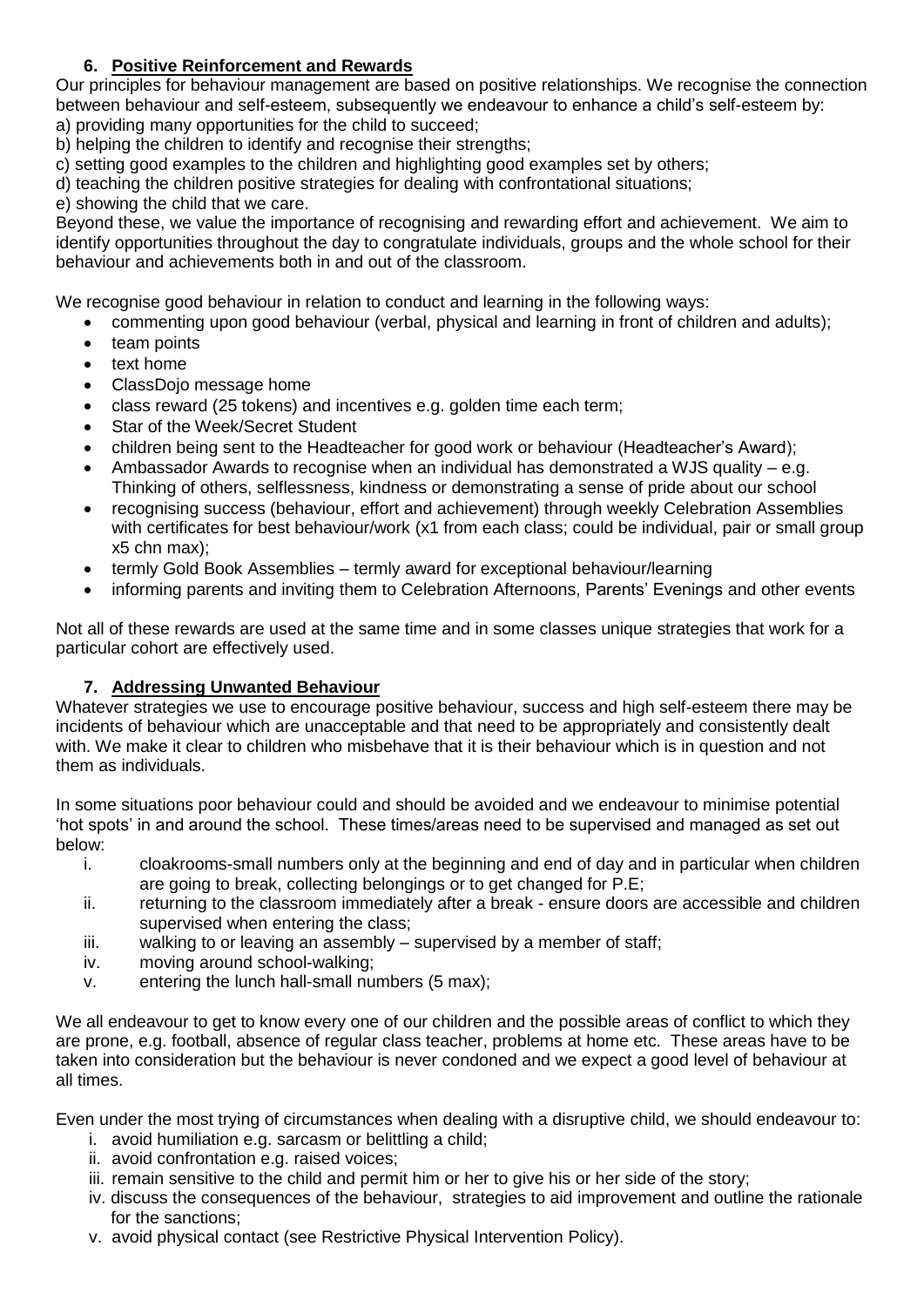Within the classroom, each and every child deserves the opportunity to be taught and ultimately to learn. We must not tolerate the behaviour of a child who is distracting other members of a group or the whole class. The disruptive child needs to be reminded of the classroom or playground expectations and their choices.

Children need to be aware of 'assertive' discipline. Should their name be written on the board/name moved on behaviour display, even without verbal comment, the child should be clear in the knowledge, that this is a warning that their behaviour is unacceptable; they have the opportunity to rectify their behaviour and make a better choice. Following this a child will be given an additional warning prior bringing into effect the sanctions agreed by the class teacher and the children. In specific circumstances, poor behaviour may result in the child being immediately removed from the classroom without prior warning.

Children who are being disruptive may need to sit alone for a period of time or be removed to another space. We avoid giving them worthless activities but instead encourage them to reflect on their behaviour (see Appendix2) and consider ways in which to avoid reoccurrence.

Within classrooms, teachers implement a 3 step approach. In addition to this teachers may use non-verbal gestures 'the look', to correct behaviour choices and avoid unnecessary disruption to the flow of teaching. All staff follow a three step approach:

- ➢ Step 1: warning 1; *What you are doing… is unacceptable, you need to make the right choice and do… What choice do you need to make to put it right?*
- ➢ Step 2: warning 2; *We have already spoken about… unless you make the right choice… (warning of consequence).*
- ➢ Step 3: consequence; *You have already been reminded about… I am sorry that you have not been able to make the right choice, because of this… (consequence).*

#### **8. Consequences**

It is vital that the consequence matches the unacceptable behaviour in terms of appropriateness. **We use this agreed list of sanctions in response to unwanted behaviour:**

- Removal to a quiet space (eg. Different table or shared learning space)
- Removal of part or all of break time/lunchtime
- Removal to another class (eg. team leader) for an agreed period of time
- Time to calm down, sitting outside/inside a senior member of staff's office
- Parents contacted and possibly requested to come into school (CT, then TL, then AHT/SENCO/DHT, then HT – this will depend upon the behaviour)
- Rectify/Fix damage caused with supervision by an adult
- **Behaviour Chart**
- Daily report book (Home-School Book)
- Internal exclusion from usual learning environment (a ladder back into class may be required)
- Detention after school
- Individual Behaviour Management Plan
- Primary Behaviour Support service referral
- Fixed term exclusion
- Attendance at The Hive or removal from the school as agreed with parents (Managed move)
- Permanent exclusion

If a member of staff requires support in managing a situation involving unwanted behaviour, they should use their yellow card which is sent to the TL, or SENCO or AHT, DHT, HT). Red cards should be used if a pupil(s) is/are in danger from physical harm and 2 adults are required to provide physical support where physical restraint may be required (see Physical Restraint Intervention Policy).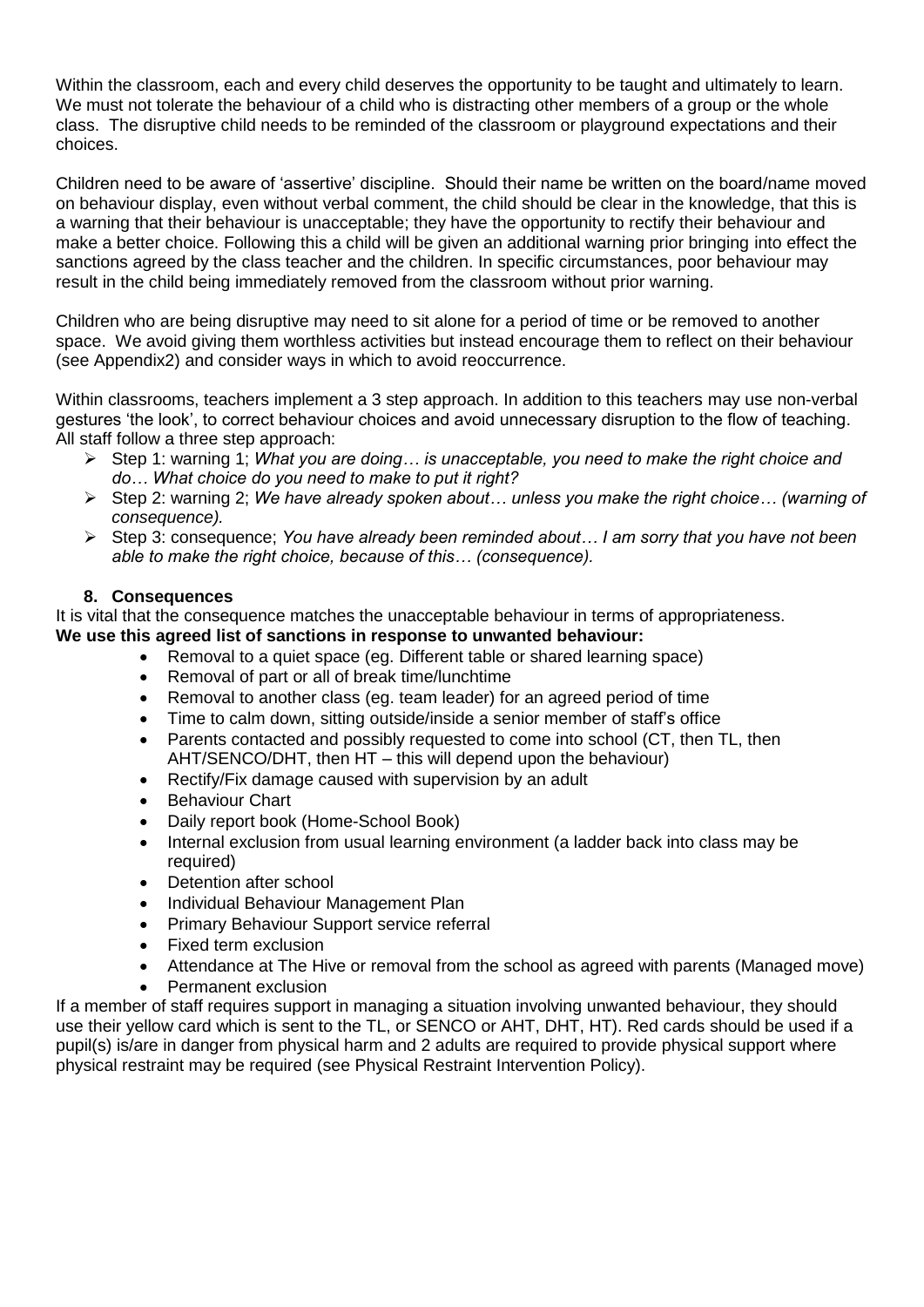# **Appendix 1 Westfields Junior School Behaviour Record**



|        |       | JUINDIN UNIVOL       |
|--------|-------|----------------------|
| Date:  | Time: | <b>Staff Member:</b> |
| Child: |       | Class:               |

| Reason  |  |  |
|---------|--|--|
| Details |  |  |
|         |  |  |
|         |  |  |
|         |  |  |
|         |  |  |
|         |  |  |
|         |  |  |
|         |  |  |
|         |  |  |
|         |  |  |
|         |  |  |
|         |  |  |
|         |  |  |
|         |  |  |
|         |  |  |
| Actions |  |  |
|         |  |  |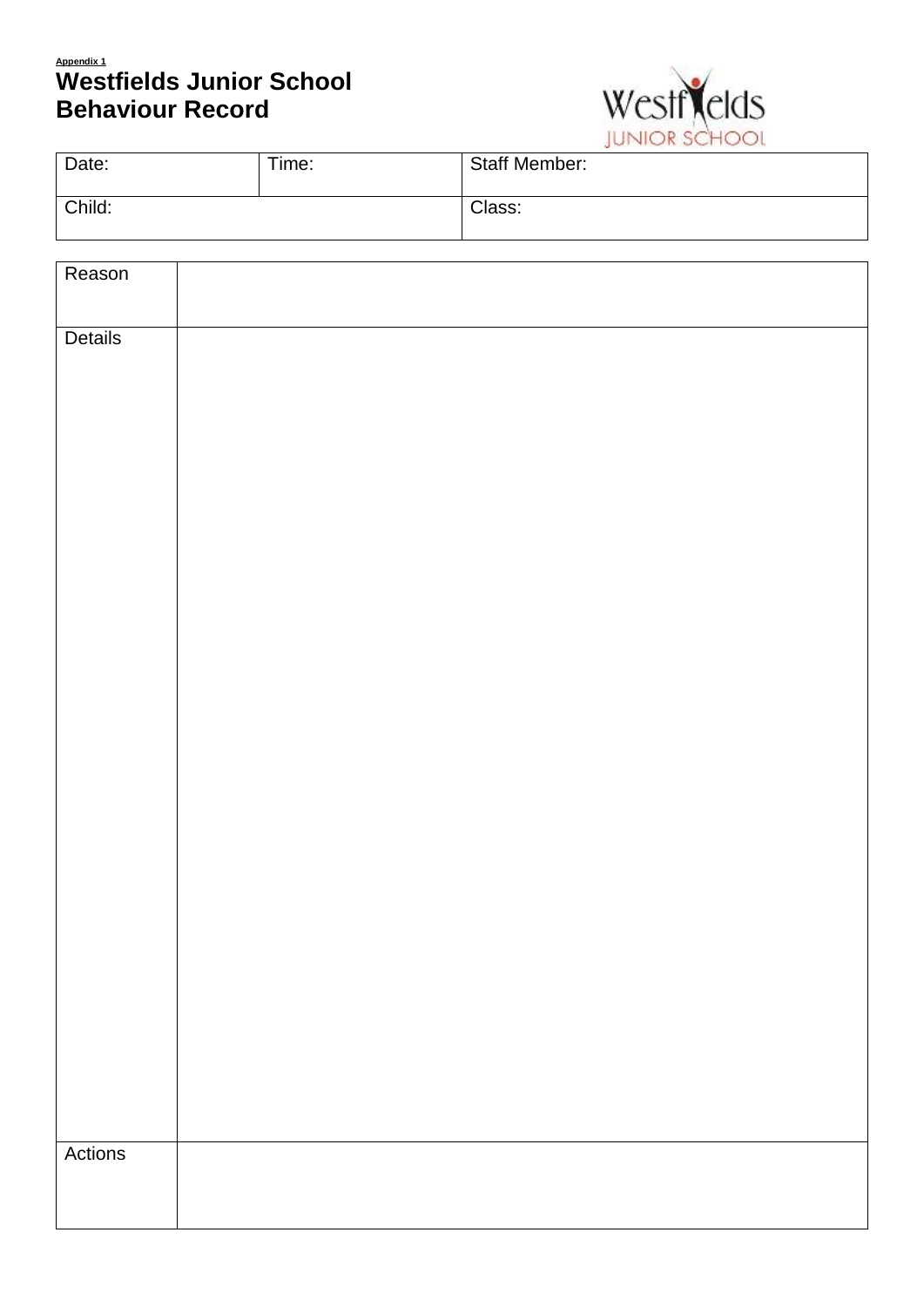# **INCIDENT REPORT** Westflelds **JUNIOR SCHO**

**What happened?** 

**Name :** 

**Class :**

**Date:**

**What were you thinking?**

**Who has been affected by this?**

**How were / are you feeling?**

**What do you need to do now to move on?** 

**What needs to happen now to repair the situation?**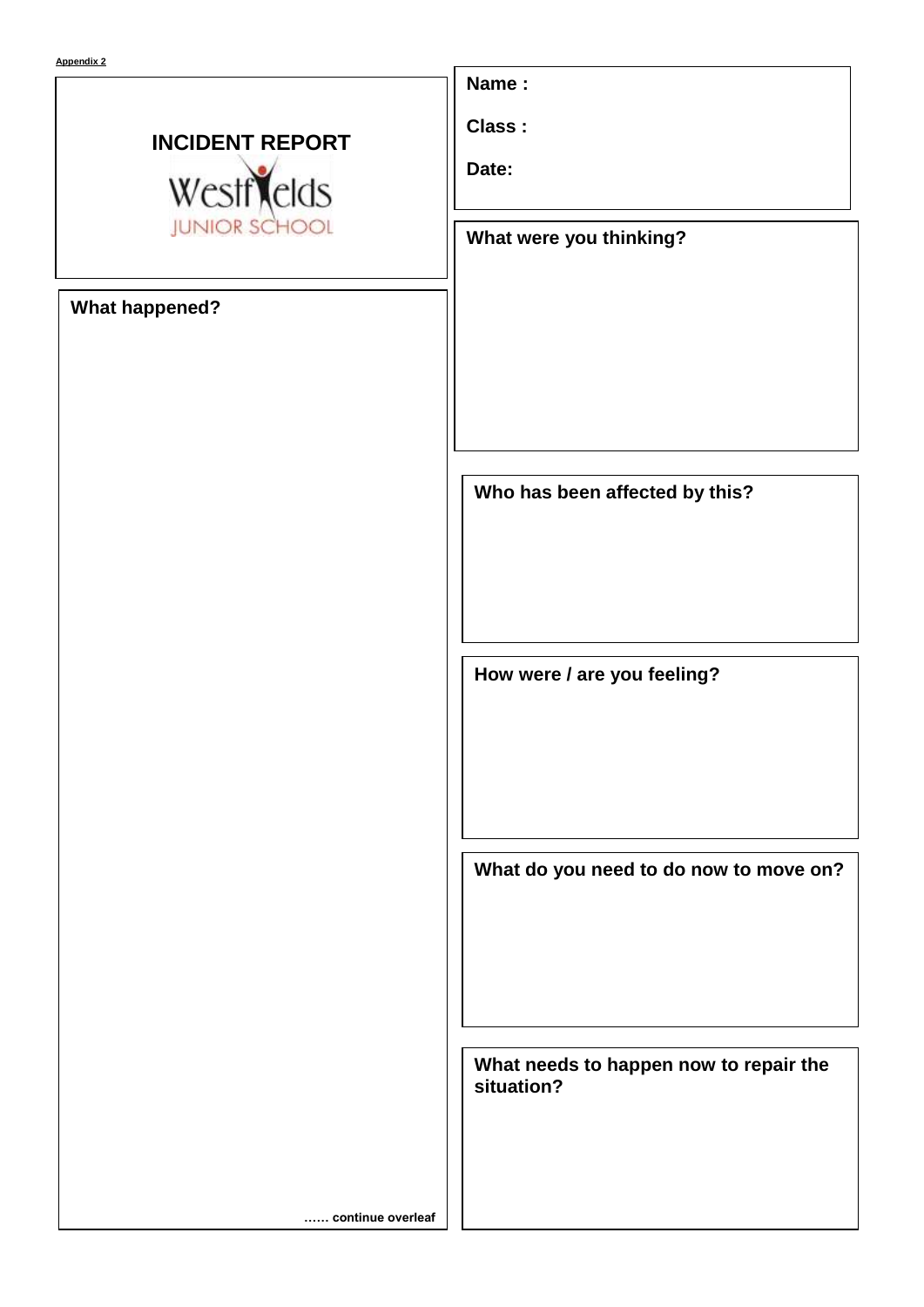#### **Appendix 3 Supporting thoughts and explanation: Building a Positive Behaviour Climate**

## **Separate the inappropriate behaviour from the child**

- Make the behaviour unacceptable, not the child
- Make the behaviour wrong allows for changing to better behaviour
- Linking poor behaviour to a child's identity or personality inhibits positive change
- Linking good behaviour to a child's identity builds self esteem
- Ensure as the adult, you maintain control (consider your tone of voice key to this)

### **Keep the focus on primary behaviours**

- Primary behaviours occur first and are generally what trigger a response from the adult
- Secondary behaviours (verbal and non-verbal) are used to make the child feel better or a nervous response
- Reacting to secondary behaviours makes things worse and escalate more quickly
- Keeping the focus on primary behaviours emphasises choice and responsibility

## **Actively build trust and rapport**

- Some children have a deficit of trust when it comes to adults
- Positive relationships are at the heart of everything you do
- Rapport involves entering the children's world and understanding their specific context
- Establishing rapport supports the notion of professional nurture
- Celebrate positive behaviour wherever and whenever you can
- People achieve far more when they are confident and trusting
- Having trust and confidence encourages you to take considered risks

#### **Model the behaviour that you want to see**

- To a child you are the model of legitimate behaviour within the school gates
- Resolving conflict calmly is one of the most important behaviours to model
- Calmness, predictability and certainty are key skills to model
- Tone of voice is key to staying in control
- Being a good listener and giving a right of reply is a powerful skill

### **Always follow up on issues that count**

- Always follow up on children's choice with the consequences
- Following up shows that you care and that what you say is important
- Be positive about the future behaviour when following up
- Keep the focus on the behaviour not the personality
- Give the child ownership by asking if a consequence is fair when rectifying a problem

### **Work to repair and restore relationships**

- Catching them being good afterwards allows them a way back
- Remember that children may still be stressed or resentful
- Be prepared to allow time and repeat the attempts to be positive
- If there is no hope of a way back, relationships and achievement will suffer.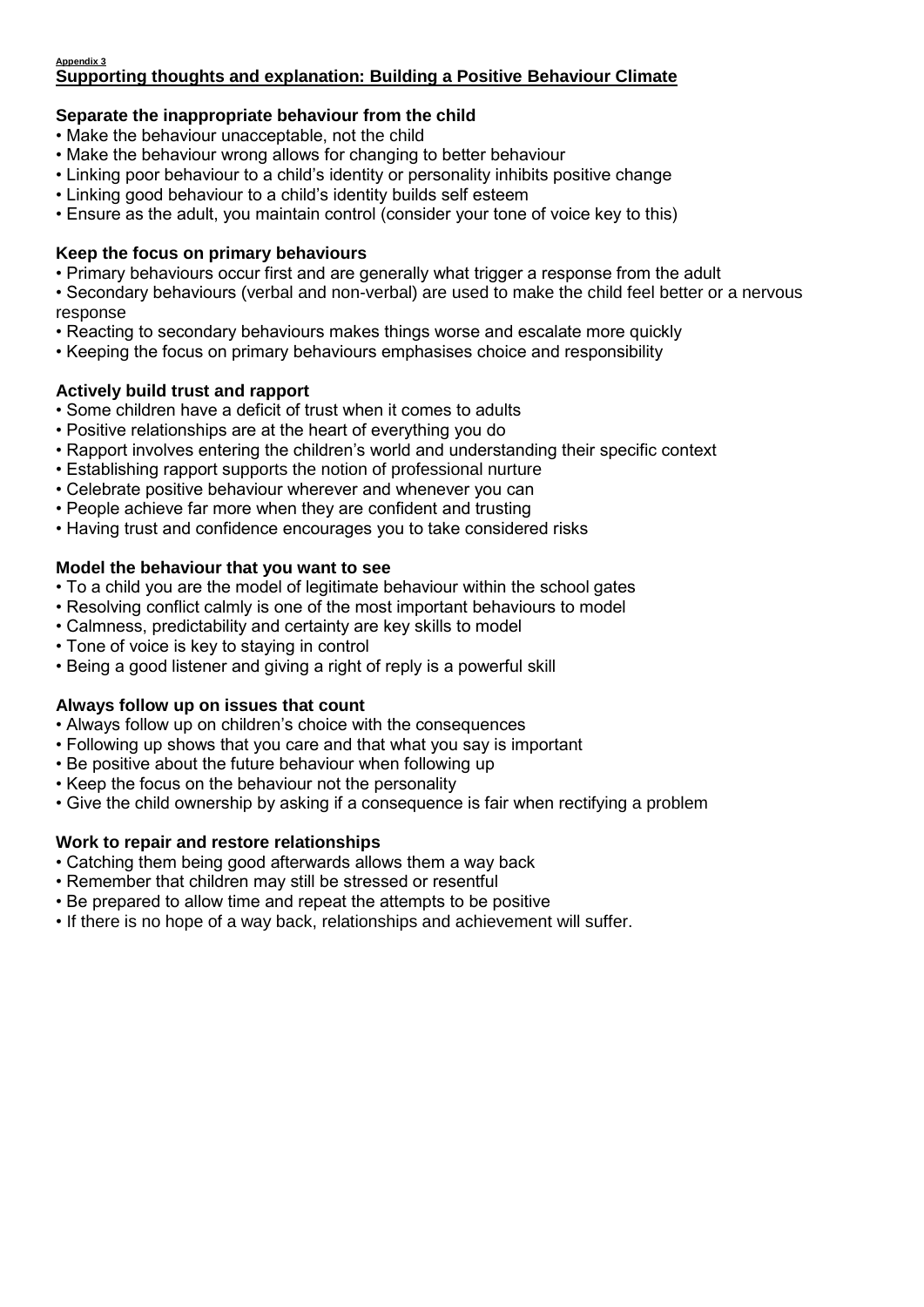#### **Appendix 4 Creating the learning climate by building positive relationships**

#### **Actively Build Rapport**

The process of getting to know people involves social interaction that may not directly pertain to the taught curriculum. Sharing of and showing an interest and an understanding of the child's world is essential. It happens in simple ways through learning names, greeting children in the corridor for example.

#### **Catch them being good**

Build upon assets and strengths; recognise effort and improvement; focus on assets, contributions and appreciations; acknowledge the deed rather than the doer, one of the keys to teaching and learning, giving feedback and encouragement for doing things well is crucial. Thanking children after following instructions after an activity is a powerful way of helping them make better choices about their behaviour. Always let them know what your comment is for "well done that group I see everyone sitting up, arms folded and looking at me." Because it tells them specifically what behaviours they can repeat to gain further appreciation. We will encourage the children step by step for their efforts and for little improvements, the effort, the contributions and acknowledge the effect and the difficulty in what a child does by making personal statements: 'I like……. I appreciate…' Showing confidence in the child's ability focusing on the difficulties of the task the child has done. Noticing improvement and effort. Keeping a lookout for contributions. Emphasising the good effects of what the child did.

#### **Use the language of choice**

As it gives feedback to children about the choices they are making, letting them know whether they are good or bad choices. 'Susie the instruction is two at a table. I'd like you to choose to do that now- thanks' 'Sian, if you choose not to finish your work now, you'll be choosing to finish it at playtime. Make a good choice and get back to work now – thanks.' 'I like the colours you've used, Lee. Great choice!'

#### **Encouragements and Incentives**

Social encouragement: giving your attention to the child, making eye contact, a smile, a thumbs up, a pat on the back, celebration of achievement and success.

#### **Whole school strategies to creating a positive learning and thinking climate**

As part of their PSHE, RE, collective worship and through the opportunities of the curriculum children will be encouraged to take responsibility for their own behaviour and to gain an understanding and tolerance of the needs of others. The Respect Charter captures this and should be used as a reference tool.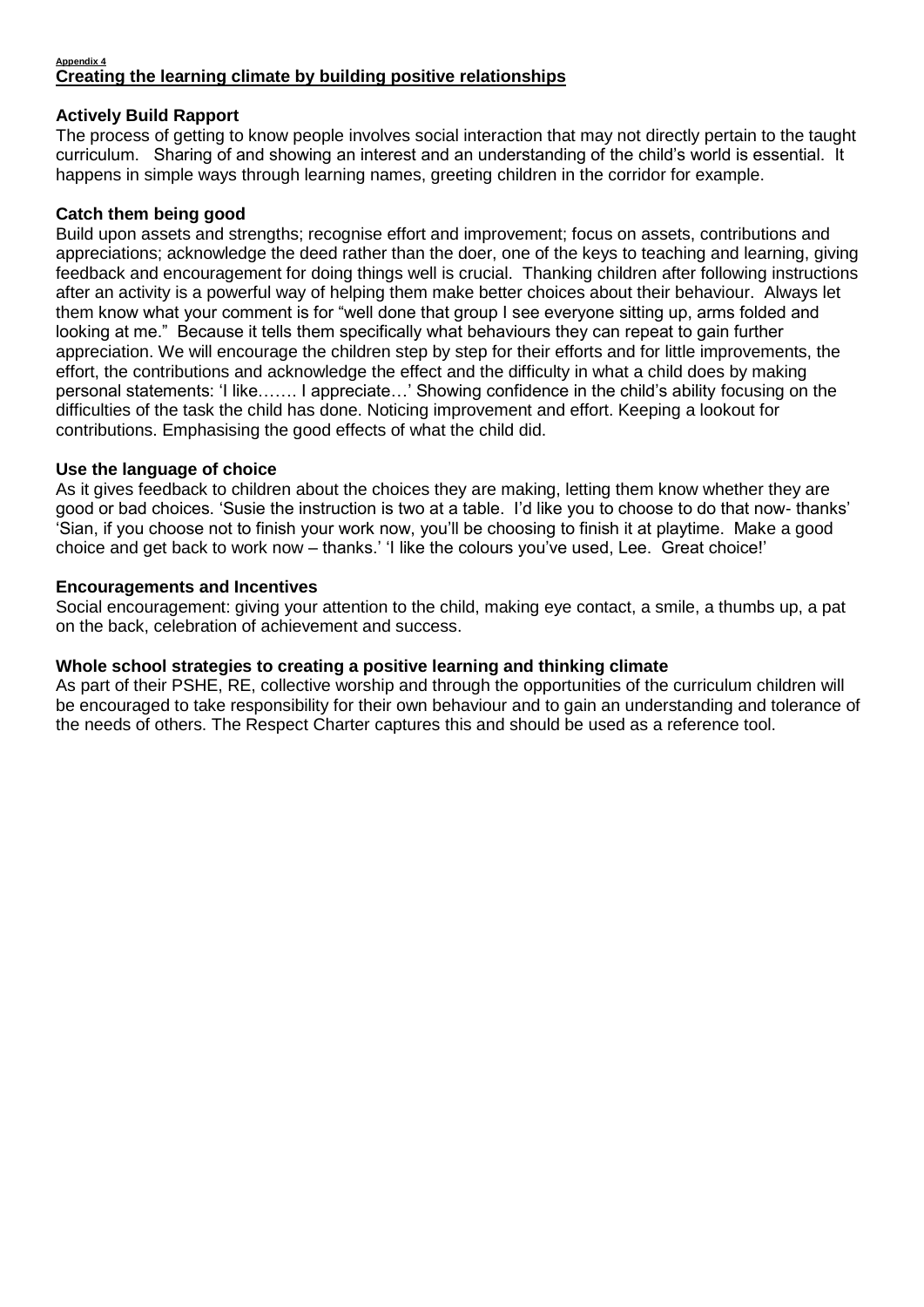#### **Appendix 5 Useful Words and Phrases**

*Remember that early, non-intrusive intervention is often the best way of stopping something from starting. Physical presence and taking an interest in what is going on is a useful early step.Each one of these is a separate situation, but many of the words and phrases can be applied to lots of other situations. It is important that children understand that this is about their rights, responsibilities and relationships so that everyone can feel safe and happy and get on with learning/playing.*

#### Being noisy in a quiet place

You have a right to use { } to help you learn, but you also have a responsibility to allow others to get on and use it too. Are you sure that you want to be in the library/on the adventure playground etc? Are you OK? Do you need some help with that/with something? Remember that the library is a quiet place so that everyone can learn. Please show respect for that. You have not shown that you can be trusted today, so you need to return to your classroom (usually after a first warning) Children rushing/knocking into you or someone else

Are you alright? Why are you in such a rush? I can see you're excited, but.....

Why is it important to walk around the school?

We all need to be safe. How could you make sure that happens?

#### Spoiling games

Why do you think { } is getting upset? What could/should you have done differently? Are you showing respect for { }? How could you show better respect for { }? How would you feel if it was you? Do you think that you are helping them to have their right to feel happy and safe? What do you need to do now to show that you are taking responsibility? How can you put this right?

#### Argument beginning

Do you need some help with that/something? How can I help you with that?

What could we all do so that we can all have our right to playing together?

How can we show respect to each other?

What could we do to help us all enjoy the rest of our breaktime?

We have a right to express what we feel, but a responsibility to do it in a calm, polite way.

If I've made a mistake or realise I've got something wrong, I think a good idea is for me to apologise.

Maybe we haven't understood what someone has said, so we need to ask them to repeat it or explain it again.

Let's show respect by listening to each other.

#### **Equipment**

Everyone has the right to use nice equipment. Your responsibility at the moment is to return it properly so it is there for next time. You haven't shown respect for the equipment by doing that and that isn't fair on everyone else who may want to use it. How can you put that right? (For repeats – You will now have to earn back the right to play with that by showing that you are responsible) Who can be the quickest/best at showing they are responsible by returning their equipment really well?

#### Accepting an apology

*The important thing is always to accept the apology sincerely. It is very hard for a child to apologise to an adult, especially if they have been angry about something.*

*Allow the child space and time that is uninterrupted by others.*

*A child should never feel intimidated by anyone whilst giving an apology.*

Thank you for apologising. I appreciate it. That has made me feel better.

We all get things a bit wrong sometimes. Thank you for saying sorry.

What you said/did upset me/disappointed me etc, but thank you for apologising. I accept your apology.

If this is a child that says sorry a lot:

Do you understand why you are apologising? We all have a right to ….. and your responsibility is ….. Thank you for your apology. Let's try to make sure it doesn't happen again so that we can all enjoy .....

Next time, what could you do differently?

How would you have felt if ……….

I accept your apology. Thank you.

#### A child grabs another child

Let go now.

Thank you for letting go. Why did you do that? It didn't look very caring or safe and we all have a right to those things.

I understand that you were annoyed, but we all have a right to protection and to feel safe. You have broken { } right to that. What else could/should you have done?

I will speak to { } separately so that it is fair.

What is your responsibility towards …?

What could you have done differently …?

As a consequence of what you have done …..

What do you think you need to do now to show that you are taking responsibility and showing care to others?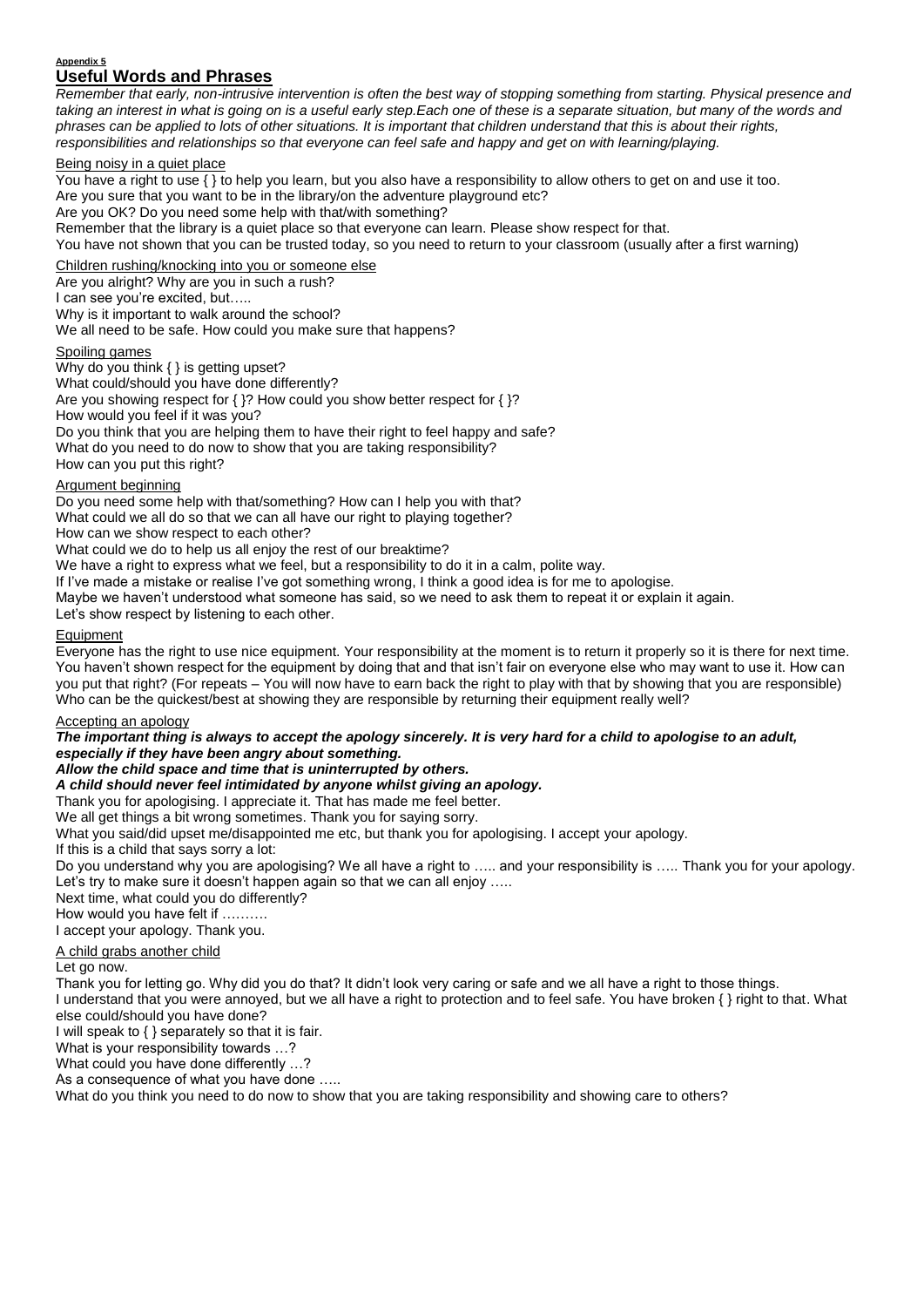# **Appendix 6 Behaviour Choices and Sanctions Examples**

| Level of Behaviour |    |             | Example                                                                                                                 | Consequence<br>Involvement<br>PL, LSA, HLTA, CT, TL, SMT,<br>SLT, DHT, HT, Ext Sup                                                                                                                                                                                |                                                                                                                                                                                                                                                                                                                                                                                                                                                                                                                            |
|--------------------|----|-------------|-------------------------------------------------------------------------------------------------------------------------|-------------------------------------------------------------------------------------------------------------------------------------------------------------------------------------------------------------------------------------------------------------------|----------------------------------------------------------------------------------------------------------------------------------------------------------------------------------------------------------------------------------------------------------------------------------------------------------------------------------------------------------------------------------------------------------------------------------------------------------------------------------------------------------------------------|
| $\mathbf{1}$       | or | ⋗<br>⋗      | low level/minor<br>disruption to the<br>classroom<br>inappropriate<br>playground<br>behaviour                           | ⋗<br>Disrupting learning<br>Not completing work<br>⋗<br>Boisterous play<br>⋗<br>⋗<br><b>Bottle flipping</b><br>➤<br>Running on pathways<br>$\blacktriangleright$<br>Tapping                                                                                       | CT<br>Praise those making right choices<br>$\blacktriangleright$<br>$\blacktriangleright$<br>$\blacktriangleright$<br><b>Tactical ignoring</b><br>Quietly speak with child, say what<br>⋗<br>you see or expect to see (1:1)<br>Verbal warning<br>⋗<br>$\blacktriangleright$<br>PL<br>Confiscation of property to be<br>↘<br>returned to parent<br>⋗<br>Lose break to complete work<br>➤<br>Child to remain with staff on duty<br>$-$ varying                                                                               |
| $\overline{2}$     | or | ➤<br>⋗      | continued low<br>level/minor<br>disruption to the<br>classroom<br>continued<br>inappropriate<br>playground<br>behaviour | Continued disruption<br>➤<br>$\blacktriangleright$<br>Poor language<br>Pushing in line<br>⋗<br>Excessive reaction<br>➤<br>≯<br>Arguing over a game<br>$\blacktriangleright$<br>Not completing work<br>$\blacktriangleright$<br>Damage to school property          | Formal warning<br><b>CT</b><br>⋗<br>$\blacktriangleright$<br><b>LSA</b><br>⋗<br>Statement of choice<br>$\blacktriangleright$<br>$\blacktriangleright$<br>$\blacktriangleright$<br><b>TL</b><br>Consequences for poor choice<br>⋗<br>Child to sit apart from the class<br>(seated alone)<br>'Time out' to other class<br><b>PL</b><br>⋗<br>➤<br>$\blacktriangleright$<br>Lunch Supervisor<br>⋗<br>Sent out of class to senior team<br>➤<br>Significant loss of free time to<br>complete work<br>➤<br>Loss of game privilege |
| 3                  | or | ⋗<br>⋗<br>↘ | verbal abuse<br>physical contact<br>non-compliance                                                                      | Verbal abuse (inc. racist/homo<br>$\triangleright$<br>& name calling)<br>Fighting<br>➤<br>Storming out of class without<br>$\blacktriangleright$<br>permission<br>Walking away when asked to<br>$\blacktriangleright$<br>speak to an adult<br>➤<br>Answering back | Loss of break & lunch time<br><b>CT</b><br>$\blacktriangleright$<br>↘<br><b>TL</b><br>↘<br>Sent out of class to senior team<br>➤<br>SMT aware<br>$\blacktriangleright$<br>$\blacktriangleright$<br>Consider<br>nurture/play<br>therapy/counselling/<br>➤<br>sensory                                                                                                                                                                                                                                                        |
| $\overline{4}$     | or | ⋗<br>↘      | repeated verbal<br>abuse<br>repeated physical<br>contact<br>repeated non-<br>compliance                                 | Repeated verbal abuse (inc.<br>⋗<br>racist/homo & name calling)<br>Repeated fighting<br>➤<br>⋗<br>Repeated walking away from<br>and adult, leaving the<br>classroom & answering back<br>Damage to school property<br>↘                                            | Sent out of class to AH/DHT<br>$\blacktriangleright$<br><b>CT</b><br>⋗<br>$\blacktriangleright$<br>$\blacktriangleright$<br>If in class time, internal exclusion<br>Parents called in<br>$\blacktriangleright$<br>(length dependant on disruption)<br><b>SMT</b><br>➤<br>Fixing damaged property/Cost of<br>➤<br>AHT/DHT<br>damage recovered                                                                                                                                                                               |
| 5                  | or | ↘<br>⋗      | risk to self and/or<br>others<br>significant disruption<br>to the good order of<br>the class/school                     | Leaving the school site<br>➤<br>↘<br>Serious physical assault on<br>child or adult<br>Serious damage to school<br>➤<br>property (e.g. window)<br>Sustained disruption to the<br>➤<br>smooth running of the school                                                 | Sent to HT<br><b>CT</b><br>➤<br>⋗<br>$\blacktriangleright$<br>Internal exclusion (length<br>$\blacktriangleright$<br><b>HT</b><br>$\blacktriangleright$<br>DHT/AHT<br>dependant on disruption)<br>$\blacktriangleright$<br>Fixed-term external exclusion<br>$\triangleright$<br>External Support<br>$\blacktriangleright$<br>Return to class via 'ladder'<br>$\blacktriangleright$<br>May need to be physically<br>restrained<br>Fixing damaged property/Cost of<br>⋗<br>damage recovered                                  |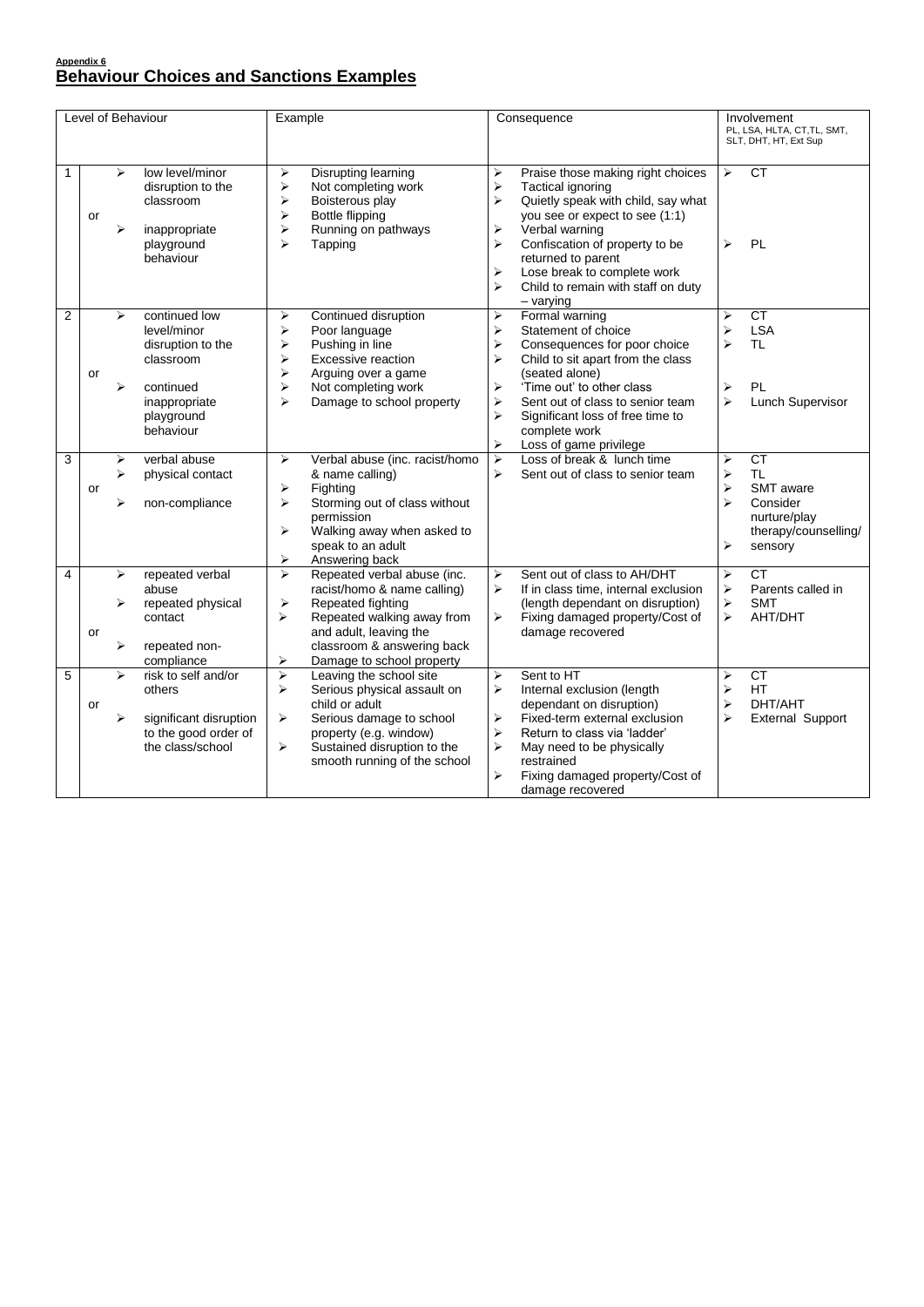**westNelds** 

#### The 'Ladder Approach' to Behaviour Management (An IBMP Strategy)

 $\overline{\mathbf{H}}$ 

|       | $8.45 -$<br>9.00 | 9.00-10.00             | 10.00-10.20                                            | <b>BREAK</b> | $10.35 -$<br>11.35                                     | $11.35 -$<br>12.15                                     | LUNCH | 1.15-2.15                                 | 2.15-3.15                                    |
|-------|------------------|------------------------|--------------------------------------------------------|--------------|--------------------------------------------------------|--------------------------------------------------------|-------|-------------------------------------------|----------------------------------------------|
| Day 1 |                  | Lesson 1 - In<br>class | <b>REST</b><br>OF DAY<br><b>IN AN</b><br><b>OFFICE</b> | IN           | <b>REST</b><br>OF DAY<br><b>IN AN</b><br><b>OFFICE</b> | <b>REST</b><br>OF DAY<br><b>IN AN</b><br><b>OFFICE</b> | IN    | <b>REST OF DAY IN AN</b><br><b>OFFICE</b> | <b>REST OF DAY IN</b><br>AN OFFICE           |
| Day 2 |                  | Lesson 1 - In class    |                                                        | OUT          | Lesson<br>$2 - ln$<br>class                            | <b>REST</b><br>OF DAY<br><b>IN AN</b><br><b>OFFICE</b> | IN    | <b>REST</b><br>OF DAY IN AN OFFICE        | <b>REST</b><br>OF DAY IN AN<br><b>OFFICE</b> |
| Day 3 | Registration     | Lesson 1 - In<br>class |                                                        | OUT          | Lesson<br>$2 - ln$<br>class                            | Lesson<br>$3 - ln$<br>class                            | IN    | <b>REST</b><br>OF DAY IN AN OFFICE        | <b>REST</b><br>OF DAY IN AN<br><b>OFFICE</b> |
| Day 4 |                  | Lesson 1 - In<br>class |                                                        | OUT          | Lesson<br>$2 - ln$<br>class                            | Lesson<br>$3 - ln$<br>class                            | OUT   | Lesson 4 - In class                       | IN AN OFFICE                                 |
| Day 5 |                  | ALL DAY BACK IN CLASS  |                                                        |              |                                                        |                                                        |       |                                           |                                              |

**N.B A successful week would mean the timetable looks as above Mon-Fri. However, if the child has not had a successful day, the same day is repeated.**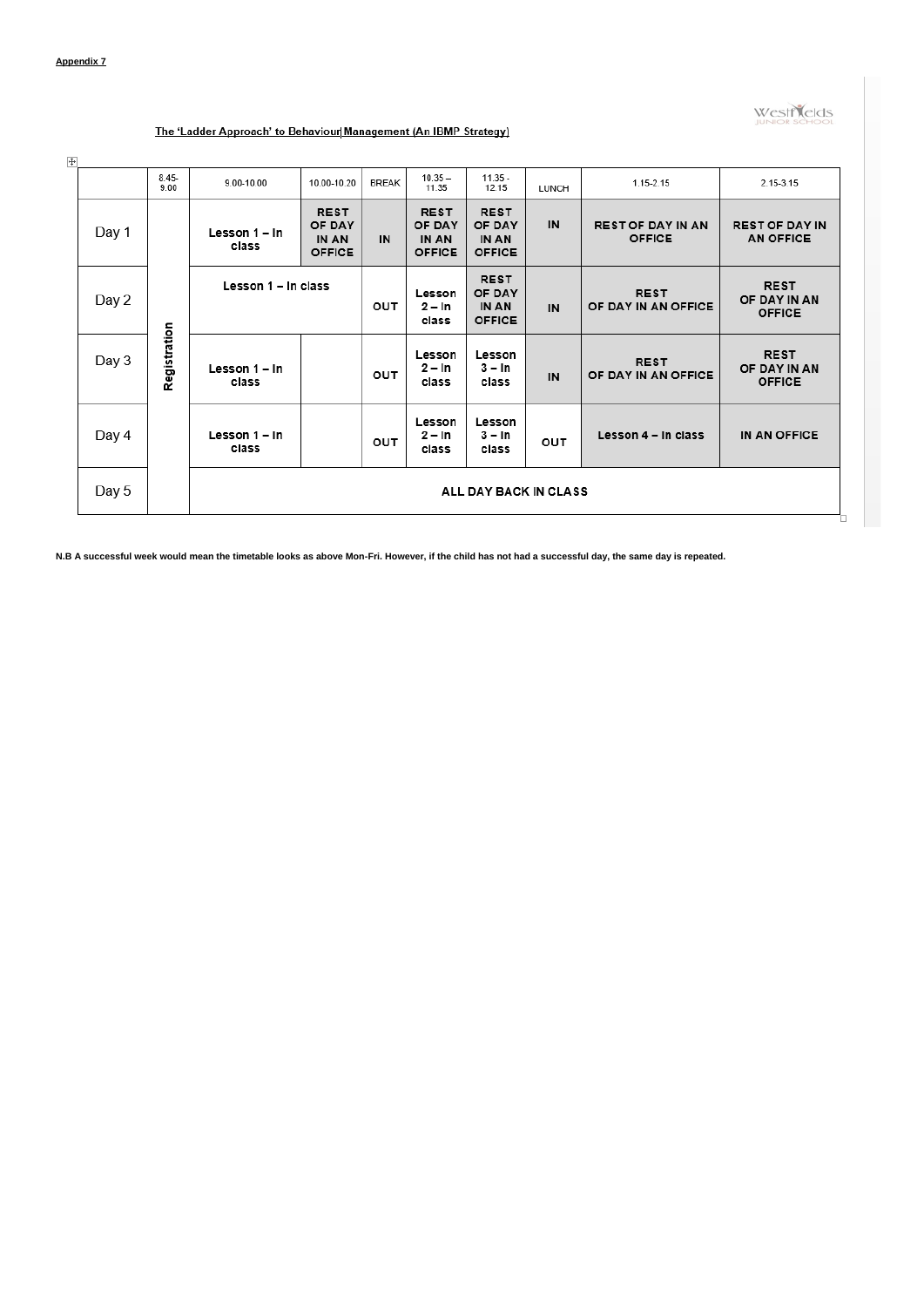

# INDIVIDUAL BEHAVIOUR MANAGEMENT PLAN/PASTORAL SUPPORT PROGRAMME

| Name                                   | d.o.b. | Plan No. | Date       |
|----------------------------------------|--------|----------|------------|
| Nominated staff member to oversee plan |        |          |            |
|                                        |        |          |            |
| Key behaviour difficulty               |        |          |            |
|                                        |        |          |            |
| Our understanding of the behaviour     |        |          |            |
|                                        |        |          |            |
| What we want to see instead            |        |          |            |
|                                        |        |          |            |
| Ecological changes which may help      |        |          | Key staff: |
|                                        |        |          |            |
| Teaching plan                          |        |          | Key staff: |
|                                        |        |          |            |
| Provision needed                       |        |          | Key staff  |
|                                        |        |          |            |
| How the pupil can be involved          |        |          |            |
|                                        |        |          |            |
|                                        |        |          |            |
| How parents/carers can be involved     |        |          |            |
|                                        |        |          |            |
| Rewarding progress                     |        |          | Key staff: |
| Responding to difficulties             |        |          | Key staff: |
|                                        |        |          |            |
|                                        |        |          |            |
|                                        |        |          |            |